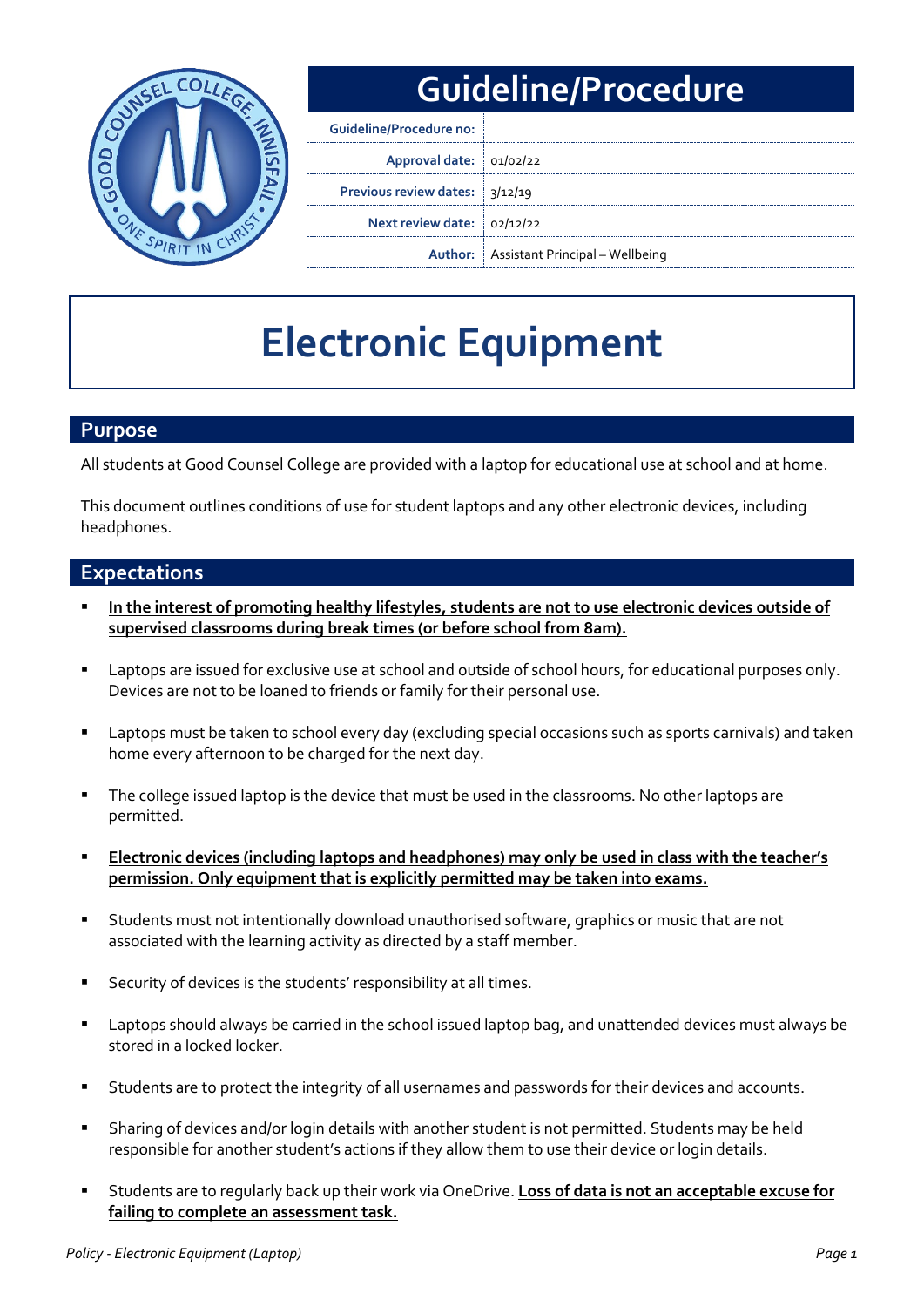- Staff have the right to inspect all content on any school-issued device.
- Students are not to take or publish images, videos, information, or opinions about other students, staff, or the college without explicit prior consent.
- Illegal or inappropriate material must not be brought to or accessed at school or on school devices, both at school and at home.
- Under no circumstances should the college issued laptop be used to access social media applications or messaging platforms to chat with others.
- Electronic equipment must not be used to send threatening or harassing content to other students. The wellbeing and dignity of others must always be considered when using electornic devices. Do not engage in cyberbullying at any time, both at school and home.
- Students must return the school owned laptop/device (and any inclusions such as power cords and carry case) in good order if leaving the college.

## **Damage & Repairs**

- The college IT department is responsible for repairing the laptop. If laptops are lost or damaged, you must inform the College immediately.
- The college-issued laptop warranty entitles students to ONE free damage repair per year.
- **Any subsequent damage requiring repairs will be charged to parent/carer accounts.**
- Email notification of damage claims (including the first claim) will be sent to parents/carers, to ensure transparency.
- Parents/carers will be responsible for full replacement cost of any computing device lost, stolen or damaged beyond the point where the college deems the damage accidental.

#### **Consequences for Misuse**

In instances of inappropriate use / misuse, teachers may confiscate devices from students and pass these onto the relevant Leader of Wellbeing or Assistant Principal. The College Leadership Team reserves the right to use their discretion in deeming what material/usage may be considered inappropriate.

#### *First offence:*

- Device confiscated and held at admin office
- Student can collect device at end of school day
- Email to parents with notification of confiscation; will refer to college electronic equipment policy, to assist with conversations that may occur

#### *Repeated offences may result in any/all of the following, depending on the severity of the offence:*

- **•** Device confiscation
- **Wednesday afternoon detention**
- Parent/student conversation with Leader of Wellbeing and/or Assistant Principal (Wellbeing)
- **EXEC** Limitations placed on student access to laptops

#### **Non-compliance from students will not be tolerated – refusal to hand devices over to staff will result in referral to a Leader of Wellbeing and an automatic Wednesday afternoon detention.**